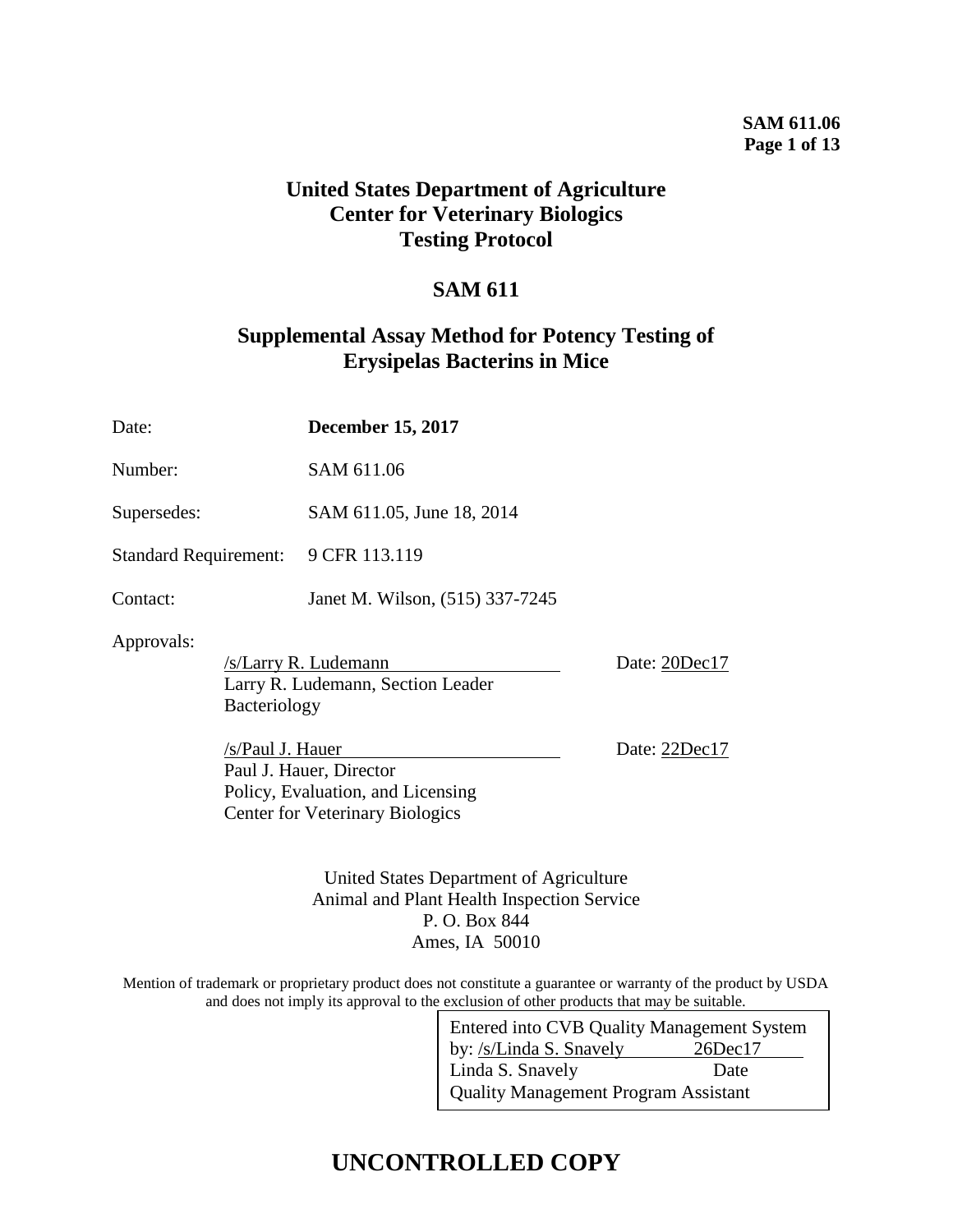## **Table of Contents**

- **1. Introduction**
- **2. Materials**
	- **2.1 Equipment/instrumentation**
	- **2.2 Reagents/supplies**
	- **2.3 Animals**
- **3. Preparation for the Test**
	- **3.1 Personnel qualifications/training**
	- **3.2 Selection and handling of test mice**
	- **3.3 Preparation of supplies/equipment**
	- **3.4 Preparation of reagents**
- **4. Performance of the Test**
	- **4.1 Vaccination of test animals**
	- **4.2 Preparation of challenge in a biological safety cabinet**
	- **4.3 Timing and administration of challenge**
	- **4.4 Postinoculation plate count in a biological safety cabinet**
	- **4.5 Observation of mice after challenge**
- **5. Interpretation of the Test Results**
- **6. Report of Test Results**
- **7. References**
- **8. Summary of Revisions**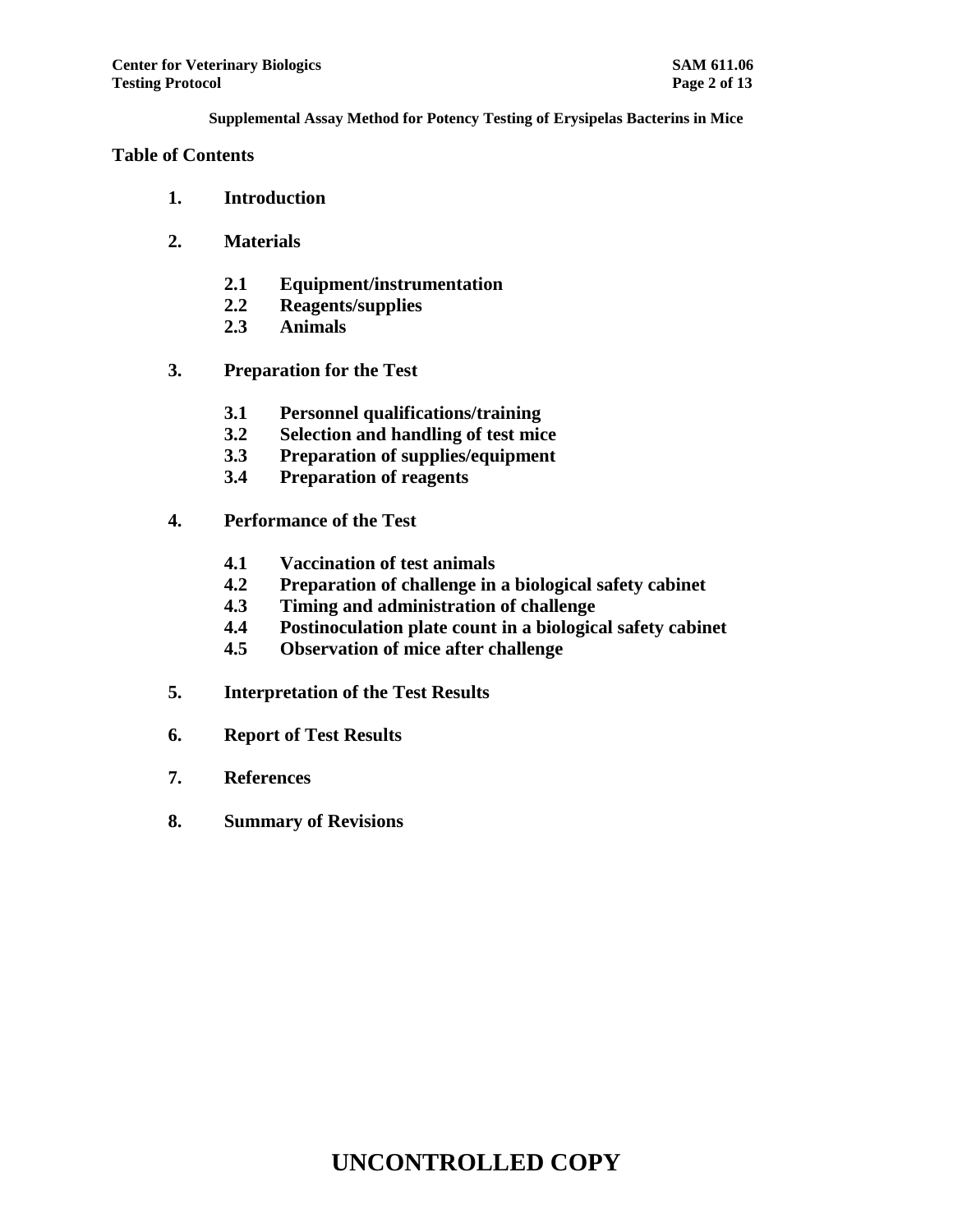### **1. Introduction**

This Supplemental Assay Method (SAM) describes procedures for potency testing biological products containing *Erysipelothrix rhusiopathiae*, as prescribed in the title 9, *Code of Federal Regulations* (9 CFR), part 113.119. Mice are vaccinated and then challenged with a standard dose of virulent *E. rhusiopathiae* 14 to 21 days after vaccination.

## **2. Materials**

## **2.1 Equipment/instrumentation**

Equivalent equipment or instrumentation may be substituted for any brand name listed below.

- **2.1.1** Spectrophotometer, Spectronic 20 D+ (Spectronic Instruments)
- **2.1.2** Sterile inoculating loop
- **2.1.3** Bunsen burner (if nonsterile wire loop is used)
- **2.1.4** Incubator, 35°- 37°C
- **2.1.5** Crimper for aluminum caps on serum vials
- **2.1.6** Biological safety cabinet

## **2.2 Reagents/supplies**

Equivalent reagents or supplies may be substituted for any brand name listed below.

**2.2.1** *E. rhusiopathiae* strain E1-6P challenge culture. This culture is available from the Center for Veterinary Biologics (CVB). Refer to the current reagent data sheet for additional information.

**2.2.2** Test bacterin(s) containing *E. rhusiopathiae*

**2.2.3** *E. rhusiopathiae* reference bacterin, available from the CVB. Refer to the current reagent data sheet for additional information.

- **2.2.4** Syringes, 1-mL tuberculin
- **2.2.5** Needles, 26-gauge x 3/8-inch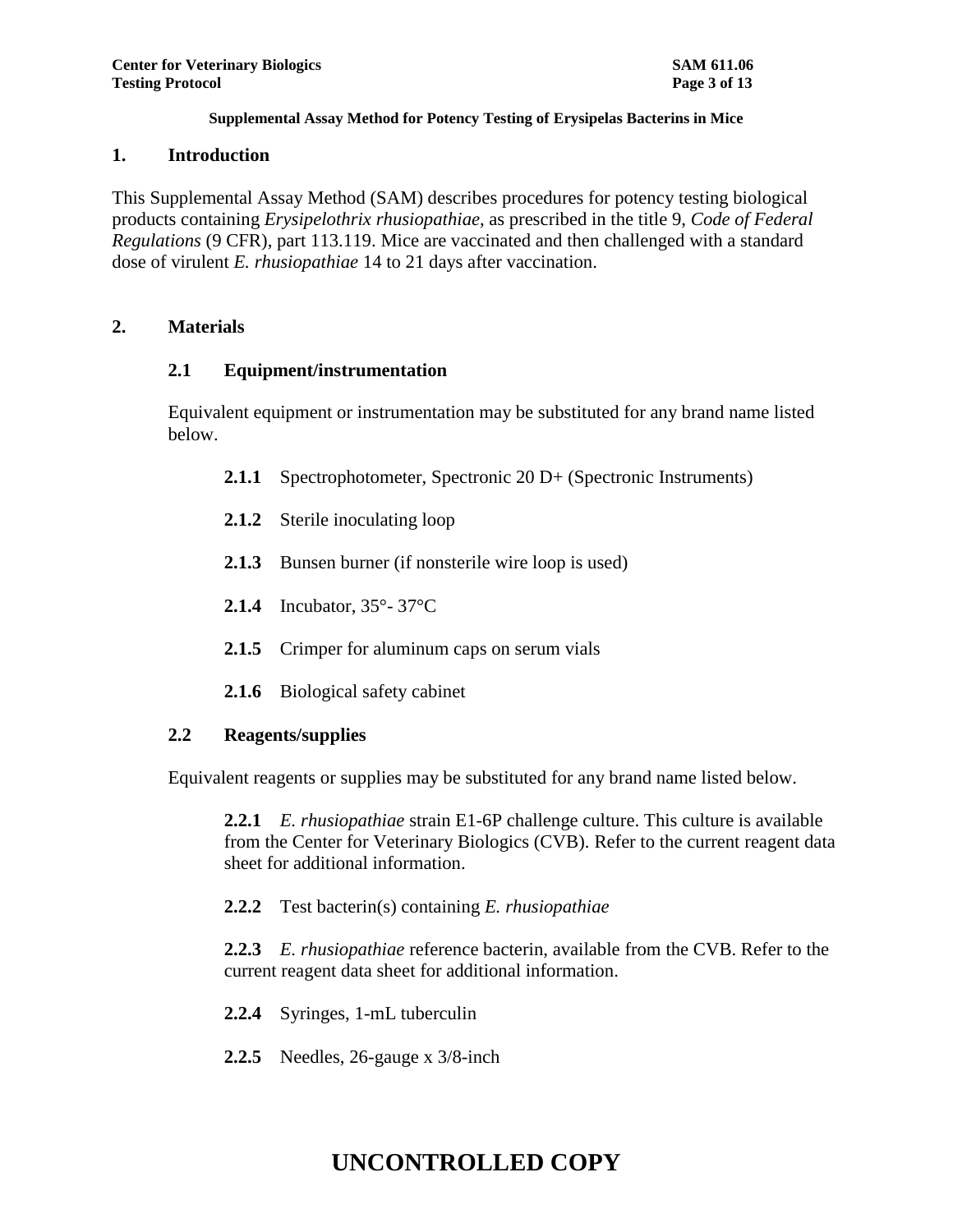- **2.2.6** Glass serum bottle, 20- to 100-mL
- **2.2.7** Rubber stopper, 13 x 20-mm, and aluminum cap for serum bottle
- **2.2.8** Glass screw-cap tubes, 13 x 100-mm
- **2.2.9** Pipettes, 5-mL and 25-mL
- **2.2.10** Erysipelas medium broth
- **2.2.11** Bovine blood agar plates, 5%

**2.2.12** Peptone buffer, 1%

**2.2.13** Saline, 0.85%

### **2.3 Animals**

**2.3.1** Mice, 16-22 grams. Although the 9 CFR does not specify a specific mouse type or sex, the CVB uses CF-1 female mice.

**2.3.2** Eighty mice are required for each serial to be tested (20 mice/dilution; 4 dilutions/serial). Eighty additional mice are required for the reference bacterin. Thirty mice are required to determine the LD<sub>50</sub> of the challenge inoculum. All mice must be from the same source colony and of similar weight and/or age.

**Note: Although 9 CFR regulations require only 3 dilutions/serial, the CVB tests an additional dilution to increase the probability of bracketing the PD<sup>50</sup> dilution**.

### **3. Preparation for the Test**

## **3.1 Personnel qualifications/training**

Technical personnel must have working knowledge of the use of general laboratory chemicals, equipment, and glassware and have specific training and experience in sterile technique, the handling of live bacterial cultures, and the handling of mice.

## **3.2 Selection and handling of test mice**

- **3.2.1** Mice of either sex may be used, but females are recommended.
- **3.2.2** All mice must be housed and fed in a similar manner.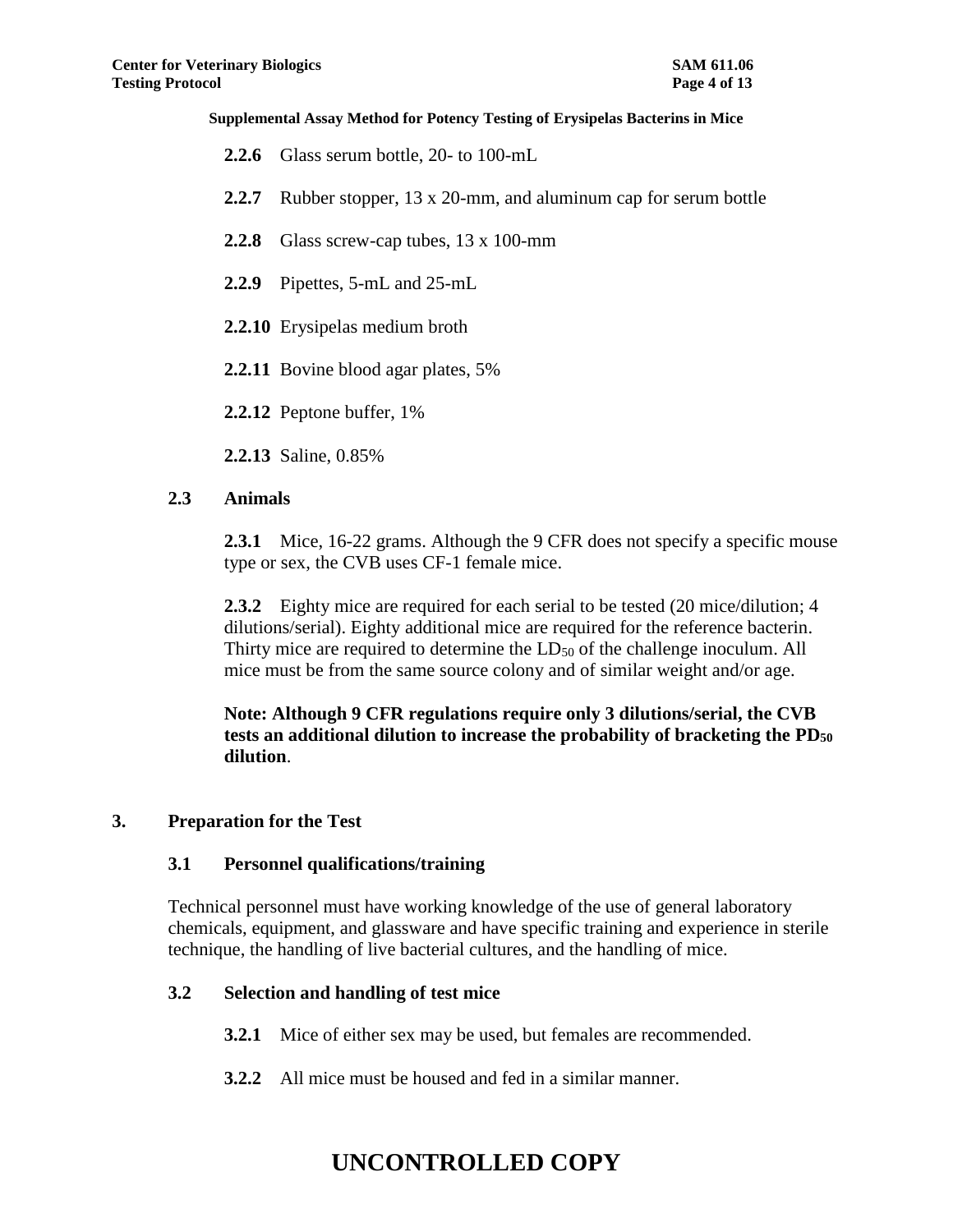**3.2.3** Identify each cage of mice by treatment group.

**3.2.4** If any mice die after vaccination but prior to challenge with live *E. rhusiopathiae*, necropsy these mice to determine cause of death if the cause of death is not outwardly apparent. If the cause of death is unrelated to vaccination, file the necropsy report with the test records and no additional action is needed. If death is attributable to the test bacterin, report the death immediately to the CVB-Inspection and Compliance, which may request further safety testing of the bacterin.

**3.2.5** When the test is concluded, instruct the animal caretakers to euthanize and incinerate the mice and to sanitize the contaminated rooms.

### **3.3 Preparation of supplies/equipment**

**3.3.1** Use only sterile supplies.

**3.3.2** Operate and maintain all equipment according to manufacturers' recommendations and applicable standard operating procedures.

### **3.4 Preparation of reagents**

**3.4.1** *E. rhusiopathiae* reference bacterin. Refer to the current reagent data sheet for use dilutions.

**3.4.2** Test bacterin(s) containing *E. rhusiopathiae*. For each test bacterin, make threefold dilutions in the appropriate diluent (see **Section 4.1.3**) immediately prior to use. Use dilutions identical to the dilutions used for the Reference bacterin (see **Section 3.4.1**). Place each of the dilutions in separate sterile serum bottles.

**3.4.3** *E. rhusiopathiae* challenge culture. Refer to the current reagent data sheet for preparation and storage information.

**3.4.4** Saline, 0.85% - National Centers for Animal Health (NCAH) Media #30201

| Sodium chloride | 8.5 g           |
|-----------------|-----------------|
| Deionized water | q.s. to 1000 mL |

Autoclave 20 to 40 minutes at  $\geq 121^{\circ}$ C. Store at  $20^{\circ}$ - 25°C for no longer than 1 year.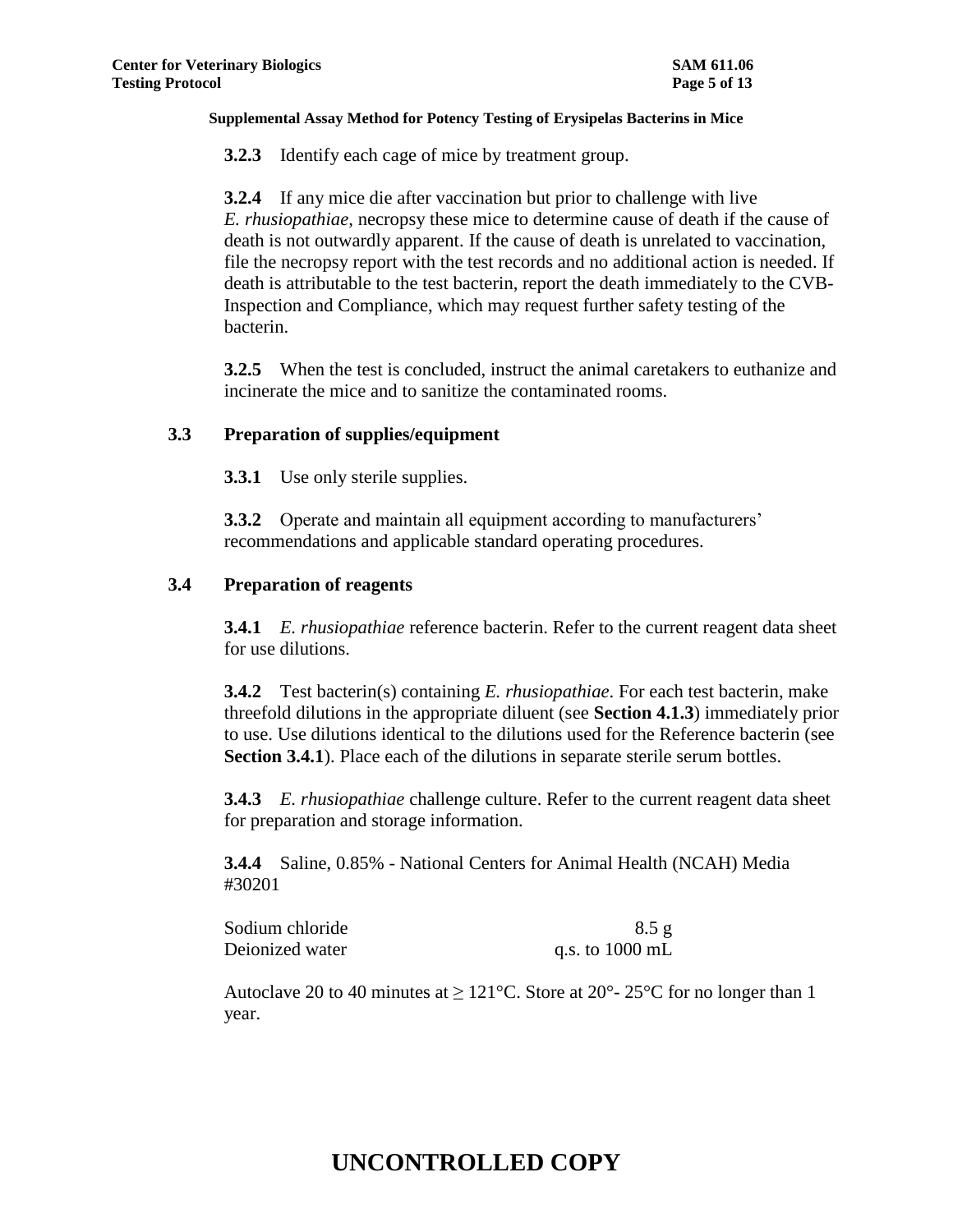| <b>3.4.5</b> Peptone buffer, 1%--NCAH Media #10522 |  |
|----------------------------------------------------|--|
|----------------------------------------------------|--|

| Peptone                        | 10g                       |
|--------------------------------|---------------------------|
| Sodium phosphate, dibasic      | $12.01$ g                 |
| Potassium phosphate, monobasic | 2.09g                     |
| Deionized water                | q.s. to $1000 \text{ mL}$ |

Adjust pH to 7.4  $\pm$  0.1. Autoclave 20 to 40 minutes at  $\geq$  121°C. Cool before using. Store at 20°- 25°C for no longer than 6 months.

**3.4.6** Bovine blood agar, 5%--NCAH Media #10006

| Blood agar base powder | 40 g             |
|------------------------|------------------|
| Deionized water        | q.s. to $950$ mL |

Autoclave 20 to 40 minutes at  $\geq 121^{\circ}$ C. Cool to 45°-47°C.

| Add:                      |         |
|---------------------------|---------|
| Defibrinated bovine blood | $50$ mL |

Pour into sterile petri dishes. Cool to 20°- 25°C. Store at 2°- 7°C for no longer than 6 months.

#### **3.4.7** Horse Infusion Broth--NCAH Media #40143

| Horse meat (no fat) | 454 g             |
|---------------------|-------------------|
| Horse liver         | 18g               |
| Deionized water     | $1000 \text{ mL}$ |

Grind tissue and dispense in hot water in a cooker. Heat to boiling and simmer for approximately 1 hour. Remove from heat and allow to settle at least 2 hours. Skim off fat. Strain through cheese cloth and discard meat. Filter broth through No. 2 Whatman filter paper. Use in **Section 3.4.8** or hold for future use at -20°C or lower.

**3.4.8** Erysipelas Medium (broth)--NCAH Media #10133

| Horse Infusion Broth (Section 3.4.7)                         | $1000$ mL       |
|--------------------------------------------------------------|-----------------|
| Sodium phosphate, dibasic                                    | 11g             |
| Potassium phosphate, monobasic                               | 1g              |
| Oxgall <sup>®</sup> (1 g dissolved in 10 mL deionized water) | $10 \text{ mL}$ |
| Peptone                                                      | 20 g            |
| Gelatin, granulated                                          | 5g              |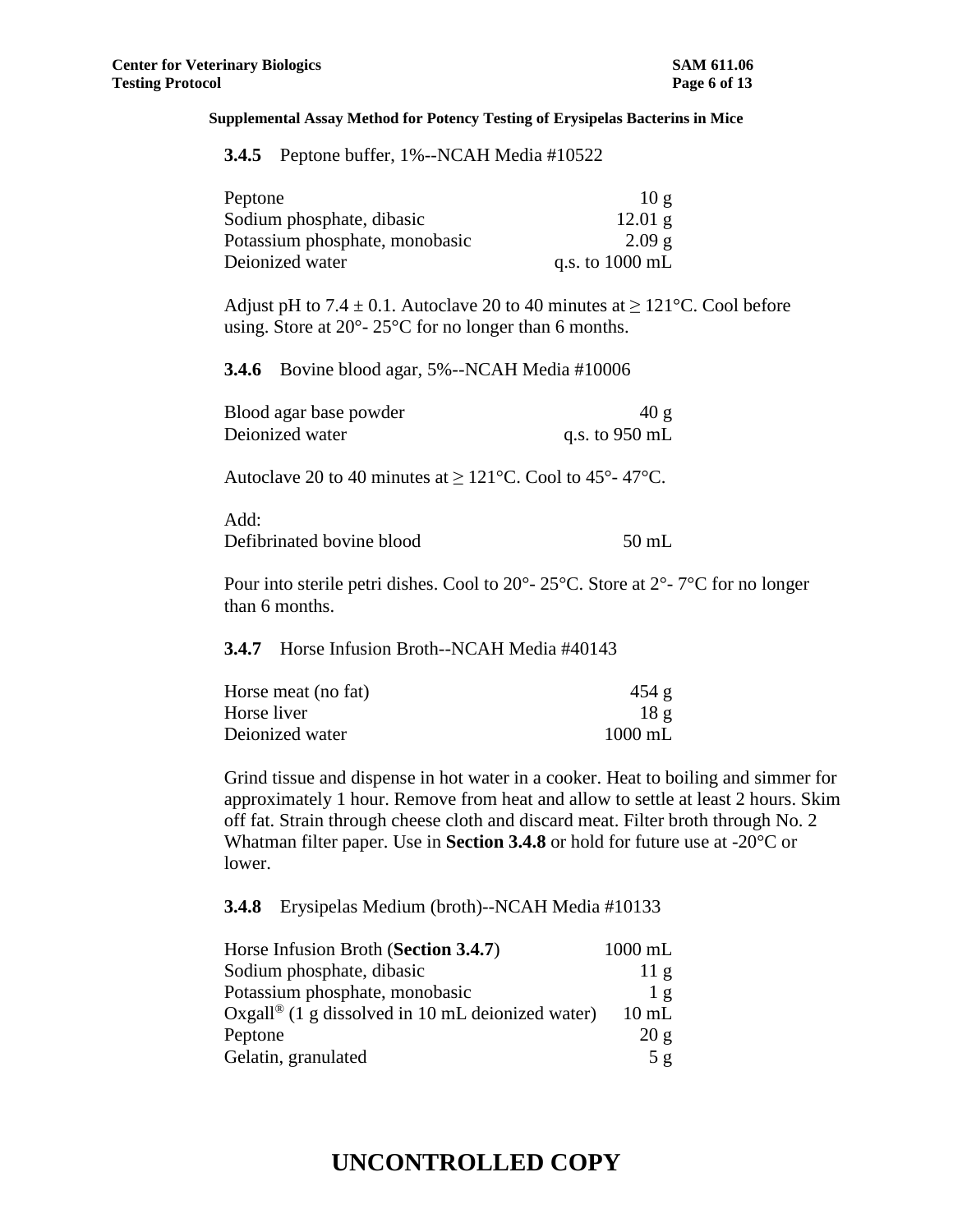Heat to just below boiling to dissolve the gelatin. Cool to  $55^{\circ}$ -  $57^{\circ}$ C. Adjust pH to  $7.6 \pm 0.1$ .

| Add:                               |                  |
|------------------------------------|------------------|
| Dextrose                           | 5 <sub>g</sub>   |
| Horse serum (not heat inactivated) | $100 \text{ mL}$ |

Filter while still warm through a sterile, disposable 0.2-µm filter. Adjust final pH to 7.7  $\pm$  0.1 with filtered acid or base. Store at 2°-7°C for no longer than 6 months.

### **4. Performance of the Test**

### **4.1 Vaccination of test animals**

**4.1.1** Check the label on each product and Section VI of the current Outline of Production for identity and dose volume.

**4.1.2** Test each test bacterin and the reference bacterin at a minimum of 4 threefold dilutions.

**4.1.3** Thoroughly mix product by inverting end-to-end. Make the appropriate threefold dilutions of the reference bacterin in saline. Make identical threefold dilutions of the test bacterin(s) in saline or the diluent approved in the specific Outline of Production for that product. (Some oil-adjuvanted products require oilbased diluents.) Place each dilution in a separate sterile serum bottle. Prepare dilutions immediately prior to use; do not store in diluted form.

**4.1.4** Vaccinate separate groups of 20 mice with each of the test bacterin dilutions and reference bacterin dilutions. For reference bacterin groups, inject each mouse with 0.2 mL subcutaneously. Inject test bacterins subcutaneously at a dose volume that corresponds to 1/10 of the smallest dose recommended on the product label or Section VI of the current Outline of Production. This volume must not be  $< 0.1$  mL.

**4.1.5** Retain 30 nonvaccinated mice to determine  $LD_{50}$  of the challenge.

## **4.2 Preparation of challenge in a biological safety cabinet**

**4.2.1** Reconstitute a vial of challenge in 1.5 mL 1% peptone buffer.

**4.2.2** Inoculate 100 mL of erysipelas medium broth with the entire contents of a vial of reconstituted culture.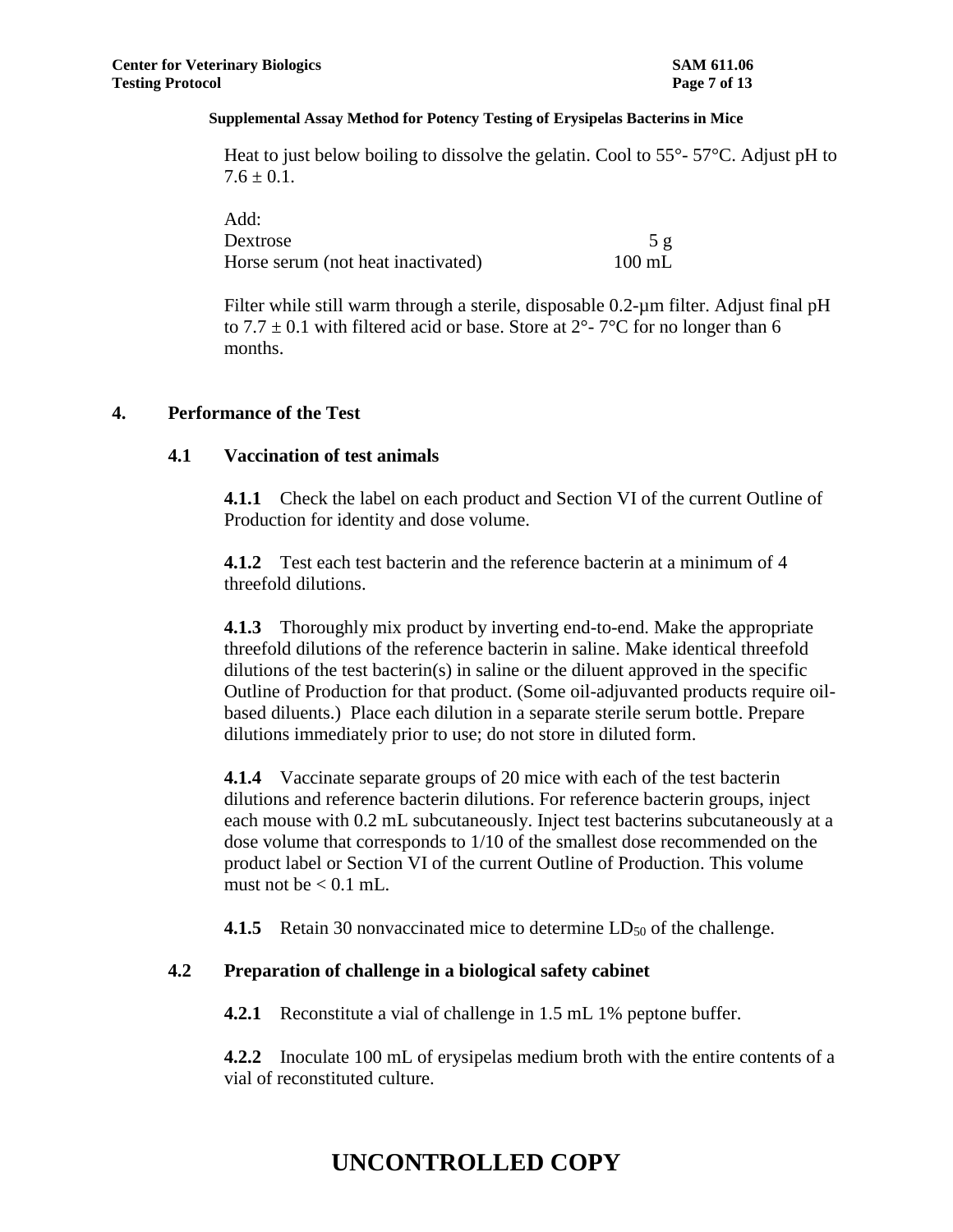**4.2.3** Incubate the inoculated broth at 35°-37°C for 18 to 24 hours.

**4.2.4** Perform a Gram stain using standard methods. If the Gram stain shows a pure culture of Gram-positive rods, continue with the challenge procedure. If the culture is not pure, begin the preparation of the challenge again (**Section 4.2.1**).

**4.2.5** Dilute overnight culture as necessary in sterile erysipelas challenge culture broth to 74-78% T at 600 nm, using a Spectronic 20D+ spectrophotometer. Use sterile erysipelas medium broth as a blank for the spectrophotometer.

4.2.6 Prepare a 10<sup>-5</sup> dilution of the standardized culture in sterile erysipelas challenge medium broth. This is the inoculum used to challenge the vaccinated mice. Dispense an aliquot of the challenge liquid into a serum vial and seal it with a rubber stopper and aluminum ring.

**4.2.7** Continue preparing additional tenfold dilutions  $(10^{-6} \text{ to } 10^{-9})$  of the standardized culture for postinoculation plate counts and challenge  $LD_{50}$ determination. Dispense an aliquot of each LD<sub>50</sub> dilution  $(10^{-7}$  to  $10^{-9})$  in a separate serum vial and seal.

**4.2.8** Place the vials of challenge inoculum and additional dilution tubes on ice. Keep on ice through challenge procedure and until culture is added to plates for postinoculation plate counts.

## **4.3 Timing and administration of challenge**

**4.3.1** Challenge all vaccinated mice 14 to 21 days after the vaccination. Inoculate each vaccinated mouse with 0.2 mL of challenge inoculum (see **Section 4.2.6**) subcutaneously, using a 1-mL tuberculin syringe and 26-gauge x 3/8-inch needle.

**4.3.2** Inoculate the nonvaccinated control mice (separate groups of 10 mice each) immediately following the challenge of vaccinated mice. Each mouse is inoculated subcutaneously with 0.2 mL of the appropriate  $LD_{50}$  dilution (10<sup>-7</sup> to 10<sup>-9</sup> prepared in **Section 4.2.7**) using a 1-mL tuberculin syringe and 26-gauge x 3/8-inch needle.

## **4.4 Postinoculation plate count in a biological safety cabinet**

**4.4.1** After the mice are challenged, perform a colony count on blood agar plates using the tubes retained for this purpose.

**4.4.2** All bacterial suspensions must be mixed well prior to placing an aliquot on an agar plate. Plate each dilution ( $10^{-5}$  to  $10^{-7}$  from **Sections 4.2.6 and 4.2.7**) in triplicate using 0.1 mL on bovine blood agar. Inoculum must be spread evenly on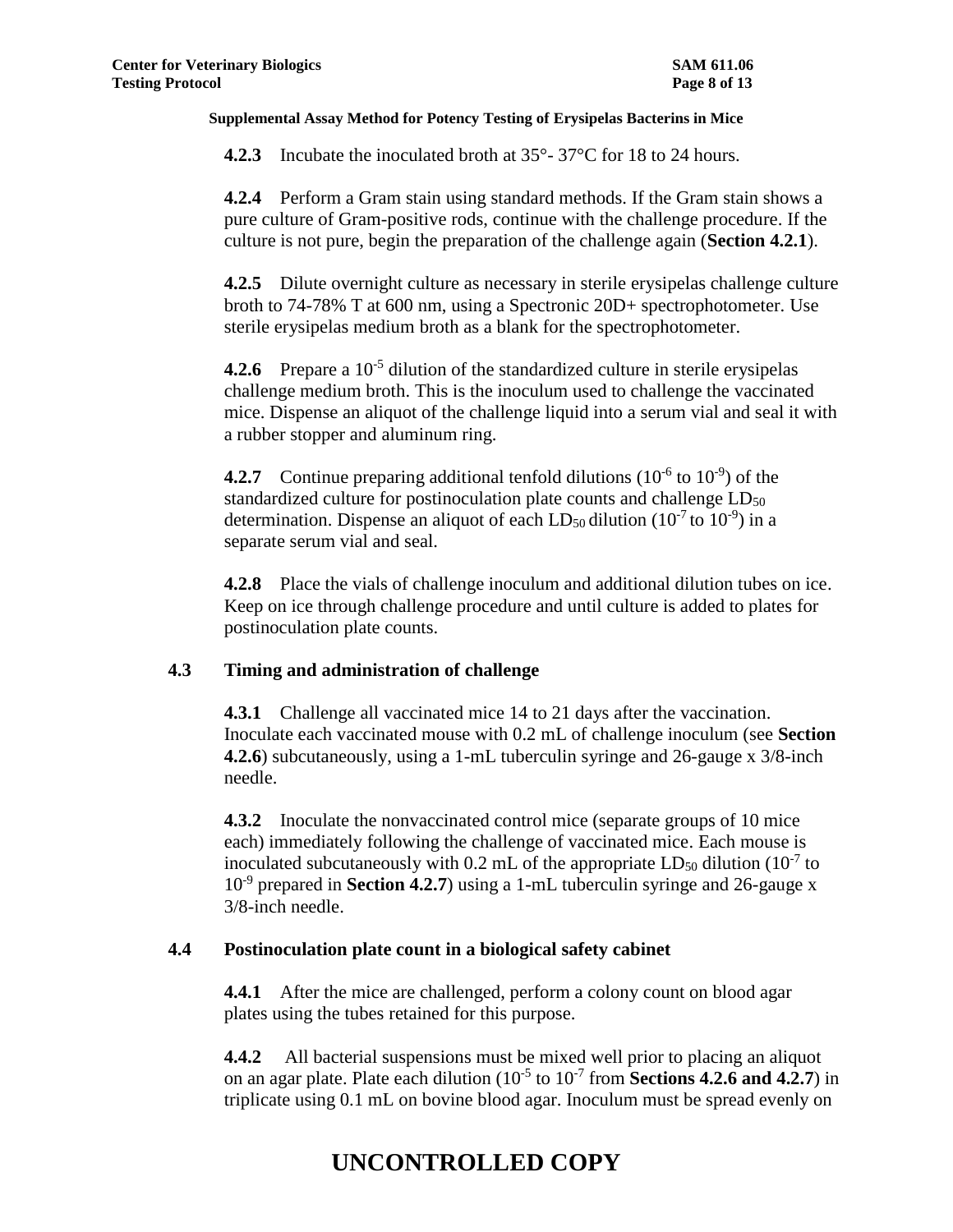the surface of the agar plates and not allowed to pool around the edges. Complete all plate inoculations within 1 hour of challenge.

**4.4.3** Incubate the plates aerobically at 35°-37°C for 48 to 72 hours.

**4.4.4** Using the dilution yielding 30-300 colonies per plate, calculate the colony forming units (CFU)/challenge dose according to the following formula:

| Colony count |                 |               | Challenge | Challenge   |      |
|--------------|-----------------|---------------|-----------|-------------|------|
| sum          |                 |               | dilution  | vol. $(mL)$ | CFU  |
| Number of    | Dilution factor | Plated volume |           | Dose        | Dose |
| plates       | plated          | (mL)          |           |             |      |

**4.4.5** Record the plate count (CFU/dose) of the challenge on the test result form for informational purposes to track trends and to troubleshoot problem tests. The 9 CFR does not specify a minimum or maximum CFU/dose for this test.

### **4.5 Observation of mice after challenge**

**4.5.1** Observe the mice daily for 10 days after challenge. Record deaths.

**4.5.2** If deaths occurring after challenge are suspected to be due to causes other than erysipelas, necropsy the mice to determine the cause of death. If cause of death is unrelated to vaccination and/or challenge, do not include the deaths in the total deaths for the test.

## **5. Interpretation of the Test Results**

**5.1** Interpret the test as prescribed in 9 CFR 113.119.

**5.1.1** Calculate the  $LD<sub>50</sub>/dose$  (theoretical dilution at which the challenge would be lethal to 50% of the control mice) of the challenge inoculum using the Reed-Muench or Spearman-Kärber method of estimation. For a test to be valid, the challenge inoculum must contain at least  $100 \text{ LD}_{50}/0.2 \text{ mL}$  dose.

**5.1.2** Calculate the PD<sub>50</sub> of the reference bacterin and each test bacterin (theoretical dose/dilution at which the bacterin would protect 50% of the mice) using the Reed-Muench or Spearman-Kärber method of estimation.

**5.1.3** If the PD<sub>50</sub> of the reference bacterin cannot be calculated because the lowest dilution protects  $<$  50% of the mice or the highest dilution protect  $>$  50% of the mice the test is invalid. The reference also must protect  $> 0\%$  and  $< 100\%$ of the mice at 2 or more dilutions in a valid test. At least two dilutions of the reference shall protect  $> 0\%$  and two dilutions shall protect  $< 100\%$  of the mice.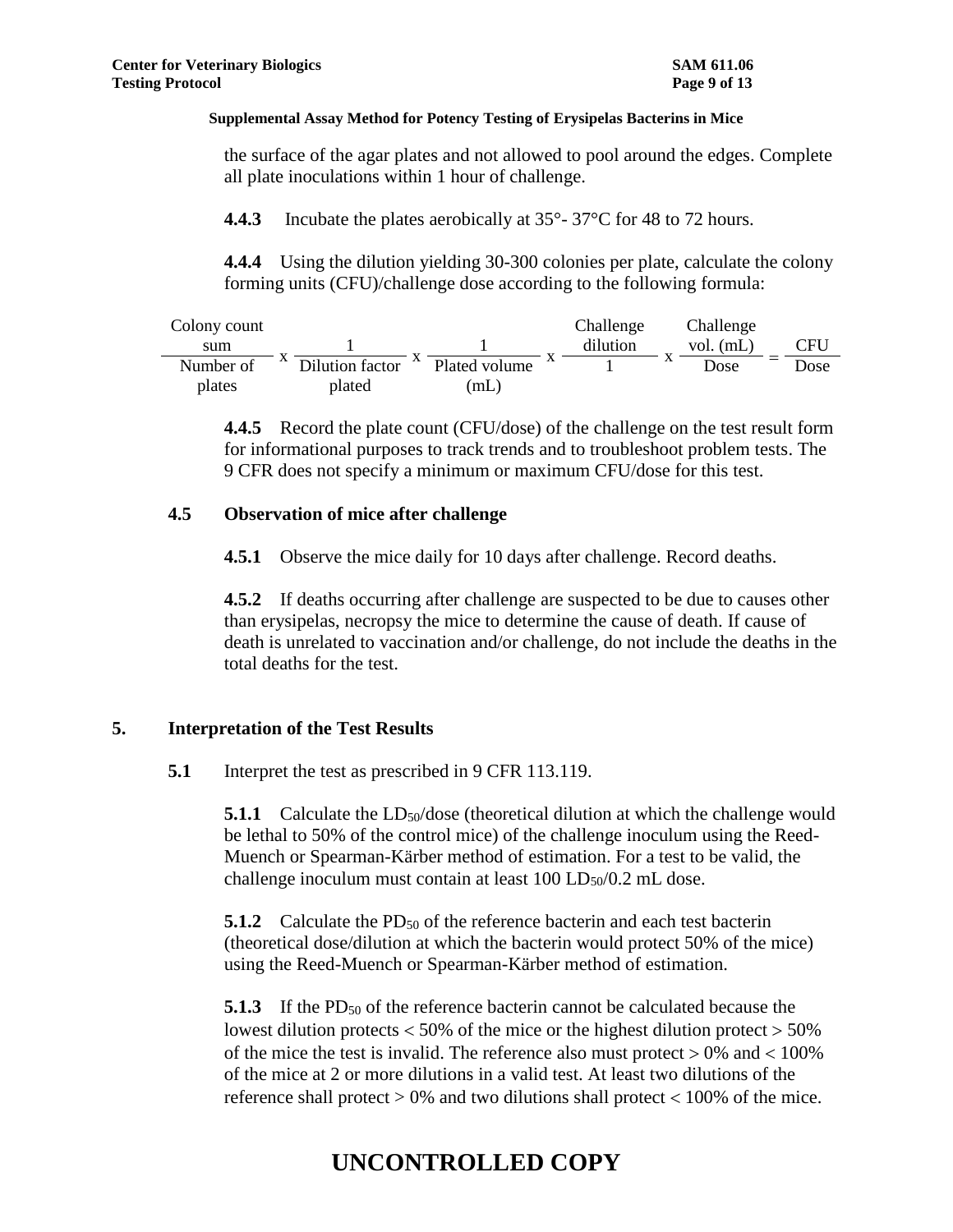The lowest dilution of the reference shall protect  $> 50\%$  of the mice. The highest dilution of the reference shall protect  $<$  50% of the mice.

**5.1.4** If the PD<sub>50</sub> of the reference cannot be calculated because the lowest dilution tested protects < 50% of the mice, the serial may be retested, **provided** the following:

**1.** If the serial is not retested, it is unsatisfactory.

**2.** If the protection provided by the lowest dilution of the reference exceeds that provided by the lowest dilution of the test serial by at least 6 mice, the test serial is unsatisfactory without additional testing.

**3.** If the total number of mice protected by the reference (sum of survivors in all dilution groups) exceeds the total number protected by the test serial by 8 mice or more, the test serial is unsatisfactory without additional testing.

**5.1.5** If the PD<sub>50</sub> of the test serial in a valid test cannot be calculated because the highest dilution protected  $> 50\%$  of the mice, the serial is satisfactory without further testing.

**5.1.6** Divide the PD<sub>50</sub> of each test serial by the PD<sub>50</sub> of the reference to calculate the relative potency (RP) for each serial.

**5.1.7** If the RP of the test bacterin is  $\geq$  0.6, the test bacterin is satisfactory.

**5.1.8** If the RP of the test serial(s) is  $< 0.6$ , the test serial is unsatisfactory.

**5.1.9** A test serial with an RP < 0.6 may be retested by conducting 2 independent replicate tests in a manner identical to the initial test. Calculate the results of the retests in the following manner:

**1.** Average the RP values of the retests.

**2.** If the average RP of the retests is < 0.6, the serial is unsatisfactory.

**3.** If the average RP of the retests is  $\geq 0.6$  AND the RP obtained in the original test is  $\leq 1/3$  of the average RP of the retests, the test bacterin is satisfactory. Consider the initial test to be the result of test system error.

**4.** If the average of the retests is  $\geq$ 0.6 **BUT** the RP of the original test is  $\geq$ 1/3 of the average RP of the retests, calculate a new average RP using the RP values obtained in all tests (original plus retests). If the new average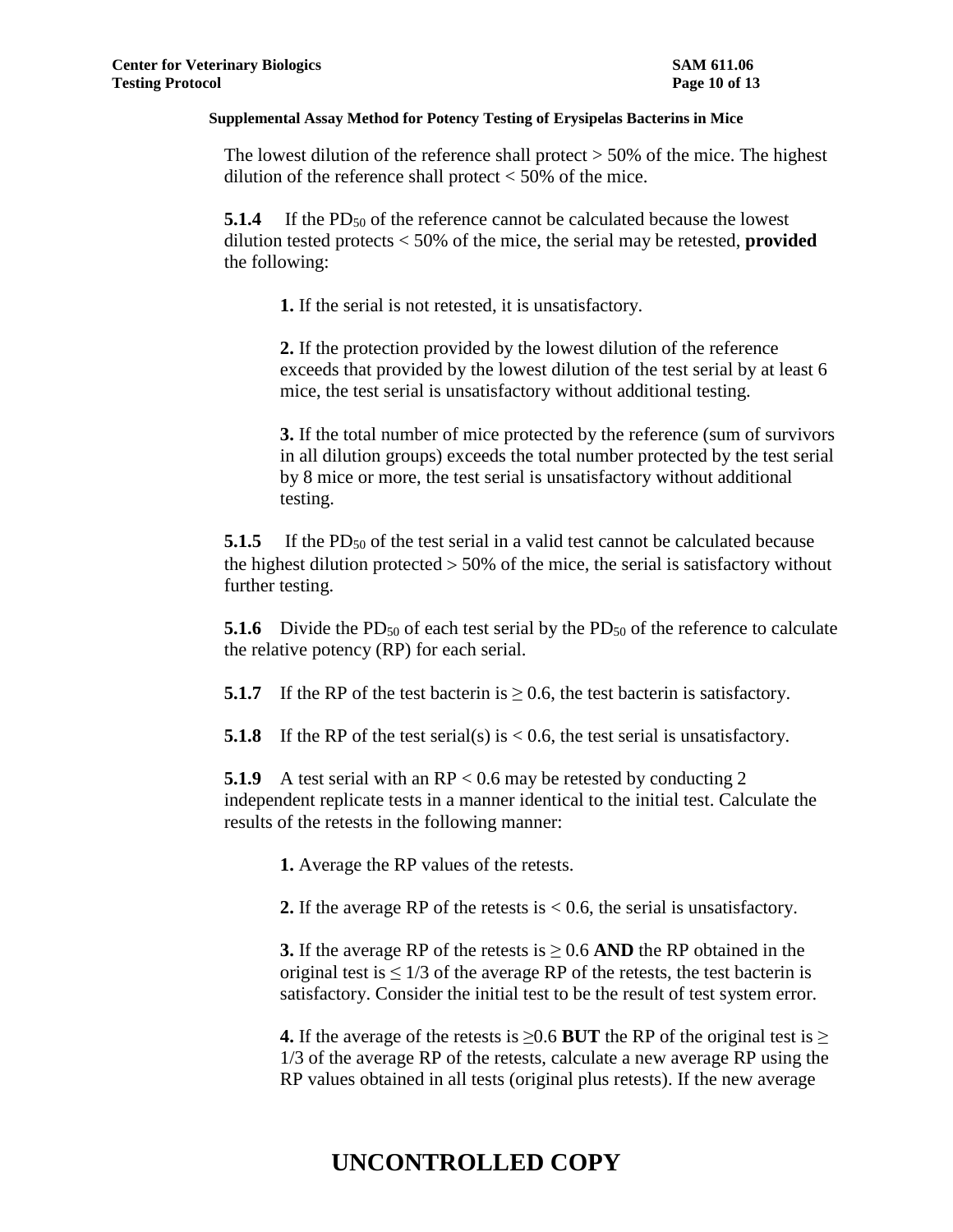RP is  $\geq$  0.6, the test bacterin is satisfactory. If the new average RP is < 0.6, the test bacterin is unsatisfactory.

## **6. Report of Test Results**

Report results of the test(s) as described by standard operating procedures.

### **7. References**

**7.1** Title 9, *Code of Federal Regulations*, part 113.119, U.S. Government Printing Office, Washington, DC.

**7.2** Reed LJ, Muench H, 1938. A simple method of estimating 50% endpoints. *Am J Hygiene*, 27:493-497.

**7.3** Cottral, G.E., (Ed.), 1978. *Manual of standardized methods for veterinary microbiology*. Comstock Publishing Associates, Ithaca, NY. pg. 731.

**7.4** Finney, DJ, 1978, *Statistical method in biological assay*. Griffin, London. 3rd edition, pp. 394-401.

### **8. Summary of Revisions**

### **Version .06**

Updated cover page information.

### **Version .05**

- The Bacteriology Section Leader was updated.
- Minor word changes for clarification of procedures.

### **Version .04**

- The Contact information has been updated.
- **3.4:** Autoclave time ranges have been added.
- References to NVSL have been updated to NCAH throughout the document.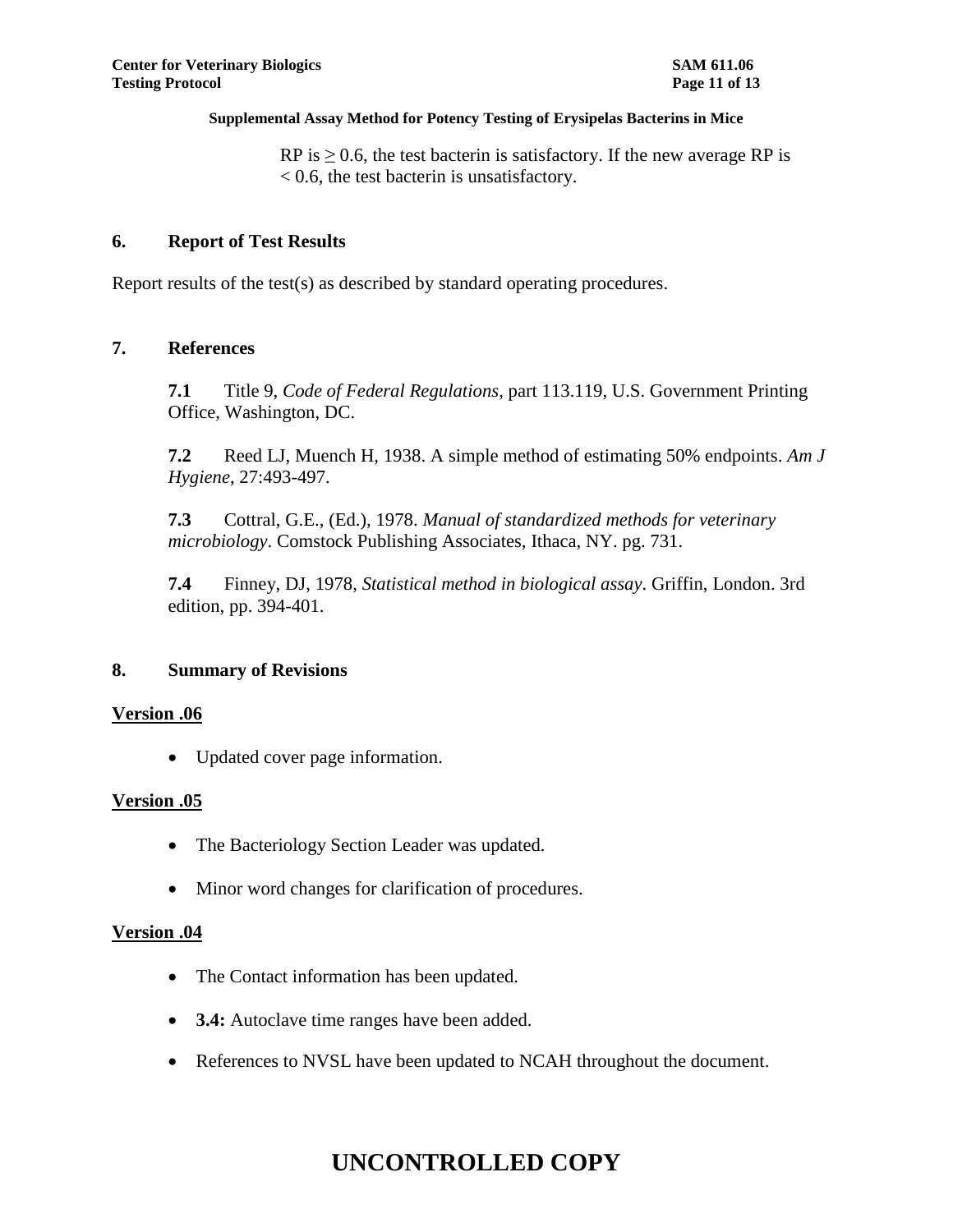### **Version .03**

**4.2/4.3:** Clarification changes have been made to these sections.

## **Version .02**

This document was revised to clarify practices currently in use at the Center for Veterinary Biologics and to provide additional detail. While no significant changes were made that impact the outcome of the test, the following changes were made to the document:

- 2.1 A biological safety cabinet has been added to the equipment needed to conduct this test.
- **2.2.1** The strain designation has been corrected.
- **2.2.4** The tuberculin designation of the 1 mL syringe has been added.
- 2.2.5 The larger needle size has been deleted.
- **2.2.10** The media designation has been updated and made consistent throughout the remainder of the document.
- **3.4.7** and **3.4.8** The media recipe has been further clarified.
- **4.1.1** Section VI of the current Outline of Production has been added as an additional source of information
- **4.1.5** Section VI of the current Outline of Production has been added to indicate the route of vaccination.
- **4.2.2** The amount of media has been updated.
- **4.2.7** The dilution scheme relative to the standardized culture has been added for clarity.
- **4.2.8** This Section has been added to allow the option of preparing plate count dilutions at the same time as the dilutions of the challenge inoculums.
- **5.1** The option of using the Reed-Muench or Spearman-Kärber method of estimation has been added.
- Information regarding the challenge culture and reference bacterin has been modified to indicate the current reagent data sheet throughout the document.